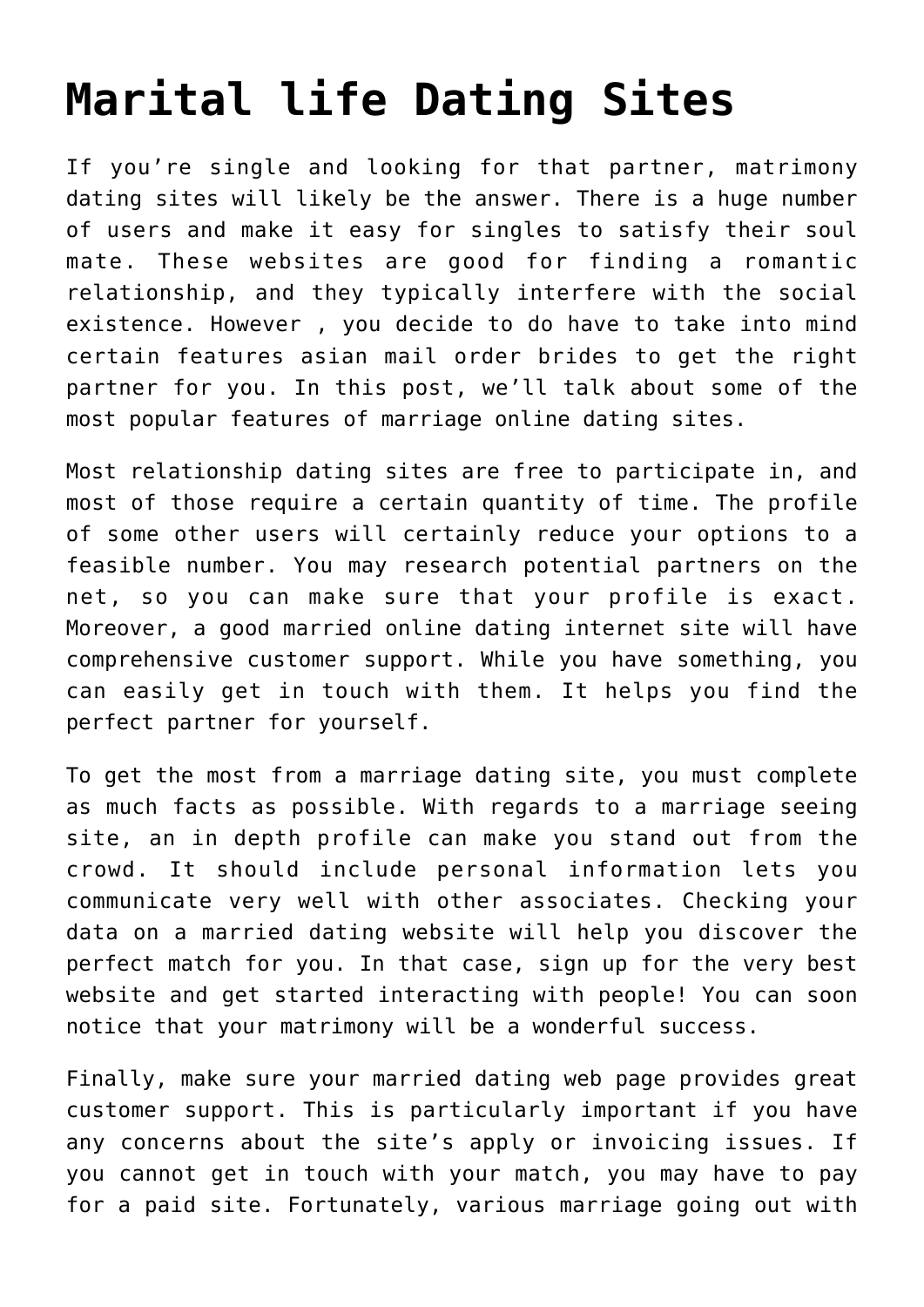websites present 24-hour customer care, which will make certain you never have to worry about any complications with your marital relationship. You should also be able to easily research women internet if you have virtually any queries.

Marriage internet dating sites can be liberated to join, however, you need to spend some time on them to achieve the most benefits. The majority of these websites permit you browse additional users' user profiles and narrow down the choices. By using the search characteristic, you can find anyone of your dreams within a couple of minutes. Likewise, you have to be sure to examine the details that you just submitted for the site. This will help to you stay away from the most common complications, and definitely will make your profile more unforgettable.

Choosing a marital relationship dating internet site should be easy for you. You need to be able to select a web site that offers one of the most features. The majority of the sites have time, but they require you to invest some time before they can provide you with the desired matches. Most of these sites will let you browse the profiles of other users and narrow down your options. Once you find someone suitable, you could start making essential connections with them. And, once you've chosen the perfect match, you'll have a partner for life!

Lots of people are spiritual, while others are simply nonreligious. If you are a Christian, matrimony dating sites like Christian Associate may not be your thing. eHarmony is among the most popular of the sites, while Christian Mingle is well known for its diverse membership bottom. While the earliest two are intended for the religious community, they do not allow homosexuals to participate. JDate is the only internet site that's offered to non-Jews.

Apart from being liberated to join, relationship dating sites must deliver customer support that may be readily available to